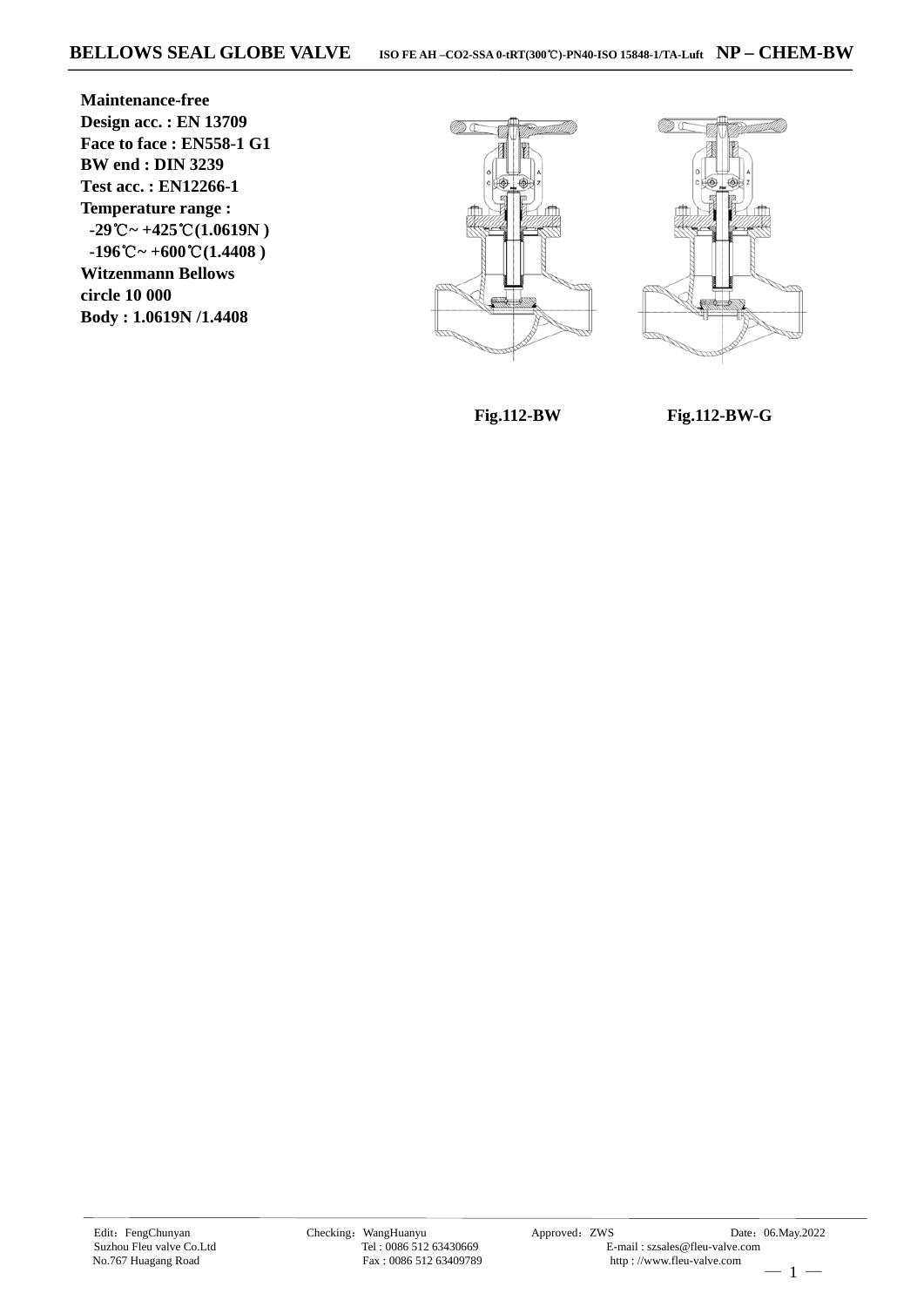### BELLOWS SEAL GLOBE VALVE ISO FE AH-CO2-SSA 0-tRT(300℃)-PN40-ISO 15848-1/TA-Luft NP – CHEM-BW

FIG. Pressur Material Range 133.112-BW PN16 1.0619N DN15-DN125 135.112-BW | PN40 | 1.0619N | DN15-DN125 153.112-BW PN16 1.4408 DN15-DN125 155.112-BW PN40 1.4408 DN15-DN125





**Design acc. : EN 13709 Face to face : EN558-1 Ser.1 BW end : DIN 3239 Test acc. : EN12266-1 Temperature range :**  $-29^{\circ}\text{C} \sim +425^{\circ}\text{C} (1.0619\text{N})$  $-196^{\circ}\text{C} \sim +600^{\circ}\text{C} (1.4408)$ 

### **Material List**

|                |                  | <b>Material</b>           |                           |  |  |  |
|----------------|------------------|---------------------------|---------------------------|--|--|--|
| NO.            | Part             | FIG.153.112-BW/155.112-BW | FIG.133.112-BW/135.112-BW |  |  |  |
| $\mathbf{1}$   | Disk             | 1.4401                    | 1.4021                    |  |  |  |
| 1.1            | Disk seal        | STELLIT <sub>6</sub>      | 1.4021/STELLIT 6          |  |  |  |
| $\overline{c}$ | Body             | 1.4408/1.4409             | 1.0619N                   |  |  |  |
| 2.1            | Body seal        | STELLIT <sub>21</sub>     | 13Cr/STELLIT 21           |  |  |  |
| 3              | Bellow           | 1.4571                    | 1.4571                    |  |  |  |
| 5              | Low stem         | 1.4401                    | 1.4021                    |  |  |  |
| 6              | <b>Bolts</b>     | A4-70                     | 1.7225(GC)                |  |  |  |
| 7              | <b>Nuts</b>      | A <sub>4</sub>            | 1.1181(YK)                |  |  |  |
| 9              | Packing gland    | 1.4408                    | 1.0619N                   |  |  |  |
| 9.1            | Gland bolt       | A <sub>4</sub>            | 1.7225(GC)                |  |  |  |
| 9.2            | Gland nut        | A <sub>4</sub>            | 1.1181(YK)                |  |  |  |
| 10             | Connecting block | 1.4308                    | 1.4308                    |  |  |  |
| 11             | Up stem          | 1.4401                    | 1.4021                    |  |  |  |
| 12             | Bonnet           | 1.4408/1.4409             | 1.0619N                   |  |  |  |
| 13             | Nut              | A2                        | YK (1.1181)               |  |  |  |
| 15             | Handwheel        | GGG40.3                   | GGG40.3                   |  |  |  |
| 16             | Stem nut         | GGG40.3                   | GGG40.3                   |  |  |  |
| 20             | Packing          | Graphite                  | Graphite                  |  |  |  |
| 21             | Body seal        | Graphite $+1.4401$        | Graphite $+1.4301$        |  |  |  |

### **Dimension List**

| <b>PN</b> | <b>DN</b> | L   | $d1$ max | d2  | d3  | d4  | W   | н   | Hub | $Kv(m*3/h)$ | ΚG   |
|-----------|-----------|-----|----------|-----|-----|-----|-----|-----|-----|-------------|------|
| 16/40     | 15        | 130 | 24       | 23  | 17  | 15  | 120 | 228 | 6   | 2.8         | 5.4  |
|           | 20        | 150 | 31       | 28  | 22  | 20  | 120 | 233 | 6   | 5.7         | 6.1  |
|           | 25        | 160 | 37       | 34  | 28  | 25  | 140 | 238 | 8   | 9.8         | 7.8  |
|           | 32        | 180 | 43       | 42  | 35  | 32  | 140 | 250 | 8   | 16.8        | 10.0 |
|           | 40        | 200 | 54       | 50  | 43  | 40  | 160 | 285 | 15  | 29.0        | 13.0 |
|           | 50        | 230 | 67       | 62  | 54  | 50  | 160 | 293 | 15  | 47.8        | 16.5 |
|           | 65        | 290 | 83       | 78  | 70  | 65  | 220 | 313 | 15  | 81.7        | 28.0 |
|           | 80        | 310 | 96       | 91  | 82  | 80  | 250 | 370 | 25  | 128.4       | 32.0 |
|           | 100       | 350 | 121      | 116 | 106 | 100 | 250 | 390 | 25  | 204.4       | 56.3 |
|           | 125       | 400 | 147      | 142 | 131 | 125 | 350 | 435 | 30  | 298.6       | 75.0 |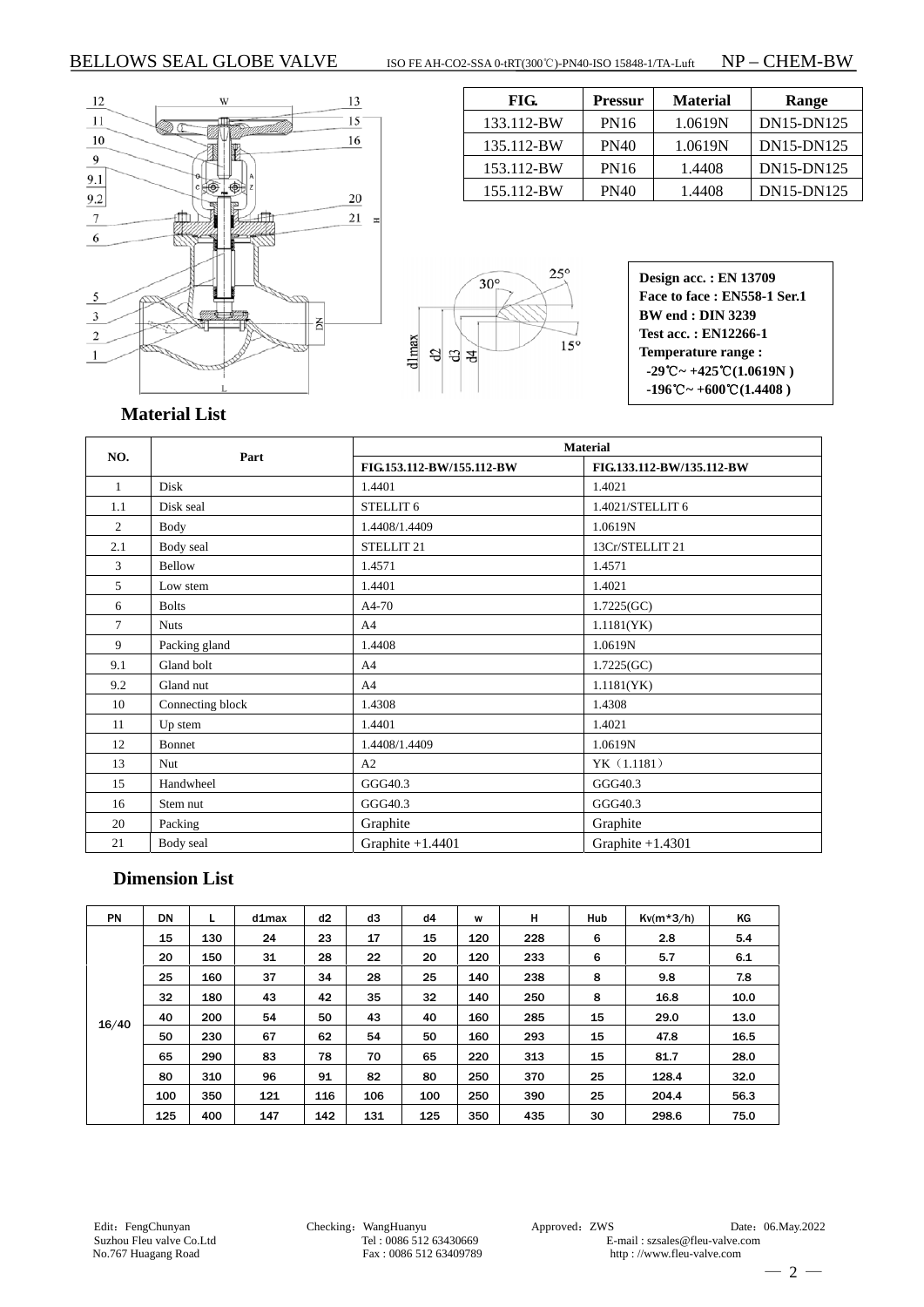### BELLOWS SEAL GLOBE VALVE ISO FE AH-CO2-SSA 0-tRT(300℃)-PN40-ISO 15848-1/TA-Luft NP-CHEM-BW

 $\frac{12}{2}$  $\overline{11}$ aan A  $10$  $\frac{16}{1819}$ ś  $\frac{13}{2}$  $\frac{9.1}{9.2}$  $\overline{20}$  $\frac{14}{1}$  $\overline{21}$  $\overline{22}$  $67$  $\overline{5}$  $\overline{\mathbf{3}}$  $\overline{2}$  $\mathbf{1}$  $\overline{\mathbb{Q}}$ 

 $\overline{\phantom{a}}$ 

| FIG.       | <b>Pressure</b> | <b>Material</b> | Range       |  |  |
|------------|-----------------|-----------------|-------------|--|--|
| 133.112-BW | <b>PN16</b>     | 1.0619N         | DN150-DN400 |  |  |
| 135.112-BW | PN40            | 1.0619N         | DN150-DN400 |  |  |
| 153.112-BW | <b>PN16</b>     | 1.4408          | DN150-DN400 |  |  |
| 155.112-BW | PN40            | 1.4408          | DN150-DN400 |  |  |



| <b>Design acc.: EN 13709</b>                                    |
|-----------------------------------------------------------------|
| Face to face: EN558-1 Ser.1                                     |
| <b>BW</b> end : <b>DIN</b> 3239                                 |
| Test acc.: EN12266-1                                            |
| Temperature range:                                              |
| $-29^{\circ}\text{C} \sim +425^{\circ}\text{C}(1.0619\text{N})$ |
| $-196^{\circ}\text{C} \sim +600^{\circ}\text{C} (1.4408)$       |

### **Material List**

|                |                  | <b>Material</b>           |                           |  |  |  |  |
|----------------|------------------|---------------------------|---------------------------|--|--|--|--|
| NO.            | Part             | FIG.153.112-BW/155.112-BW | FIG.133.112-BW/135.112-BW |  |  |  |  |
| $\mathbf{1}$   | Disk             | 1.4401                    | 1.0460                    |  |  |  |  |
| 1.1            | Disk seal        | STELLIT 6                 | 13Cr/STELLIT 6            |  |  |  |  |
| $\overline{2}$ | Body             | 1.4408/1.4409             | 1.0619N                   |  |  |  |  |
| 2.1            | Body seal        | STELLIT <sub>21</sub>     | 13Cr/STELLIT 21           |  |  |  |  |
| 3              | Bellow           | 1.4571                    | 1.4571                    |  |  |  |  |
| 5              | Low stem         | 1.4401                    | 1.4021                    |  |  |  |  |
| 6              | <b>Bolts</b>     | A <sub>4</sub>            | 1.7225(GC)                |  |  |  |  |
| 7              | <b>Nuts</b>      | A <sub>4</sub>            | 1.1181(YK)                |  |  |  |  |
| 9              | Packing gland    | 1.4408                    | 1.0619N                   |  |  |  |  |
| 9.1            | Gland bolt       | A4                        | 1.7225(GC)                |  |  |  |  |
| 9.2            | Gland nut        | A <sub>4</sub>            | 1.1181(YK)                |  |  |  |  |
| 10             | Connecting block | 1.4308                    | 1.4308                    |  |  |  |  |
| 11             | Up stem          | 1.4401                    | 1.4021                    |  |  |  |  |
| 12             | Bonnet           | 1.4408/1.4409             | 1.0619N                   |  |  |  |  |
| 13             | Disc screw       | 1.4401                    | 1.4006                    |  |  |  |  |
| 14             | Secondary disc   | 1.4401                    | 1.4021                    |  |  |  |  |
| 15             | Handwheel        | GGG40.3                   | GGG40.3                   |  |  |  |  |
| 16             | Stem nut         | GGG40.3                   | GGG40.3                   |  |  |  |  |
| 18             | Nut              | A2                        | 35                        |  |  |  |  |
| 19             | <b>Bolts</b>     | A2                        | 35                        |  |  |  |  |
| 20             | Packing          | Graphite                  | Graphite                  |  |  |  |  |
| 21             | Body seal        | Graphite $+1.4401$        | Graphite $+1.4301$        |  |  |  |  |
| 22             | Folio ring       | 1.4401                    | 1.4006                    |  |  |  |  |

## **Dimension List**

| PN    | DN  |      | $d1$ max | d2  | dЗ  | d4  | W   | н   | Hub | $Kv(m*3/h)$ | ΚG    |
|-------|-----|------|----------|-----|-----|-----|-----|-----|-----|-------------|-------|
| 16/40 | 150 | 480  | 176      | 171 | 159 | 150 | 400 | 470 | 40  | 415.3       | 70    |
|       | 200 | 600  | 228      | 222 | 207 | 200 | 460 | 560 | 44  | 739.7       | 163.5 |
|       | 250 | 730  | 282      | 276 | 260 | 250 | 600 | 111 | 62  | 1157        | 195   |
|       | 300 | 850. | 331      | 325 | 309 | 300 | 800 | 117 | 80  | 1664        | 350   |